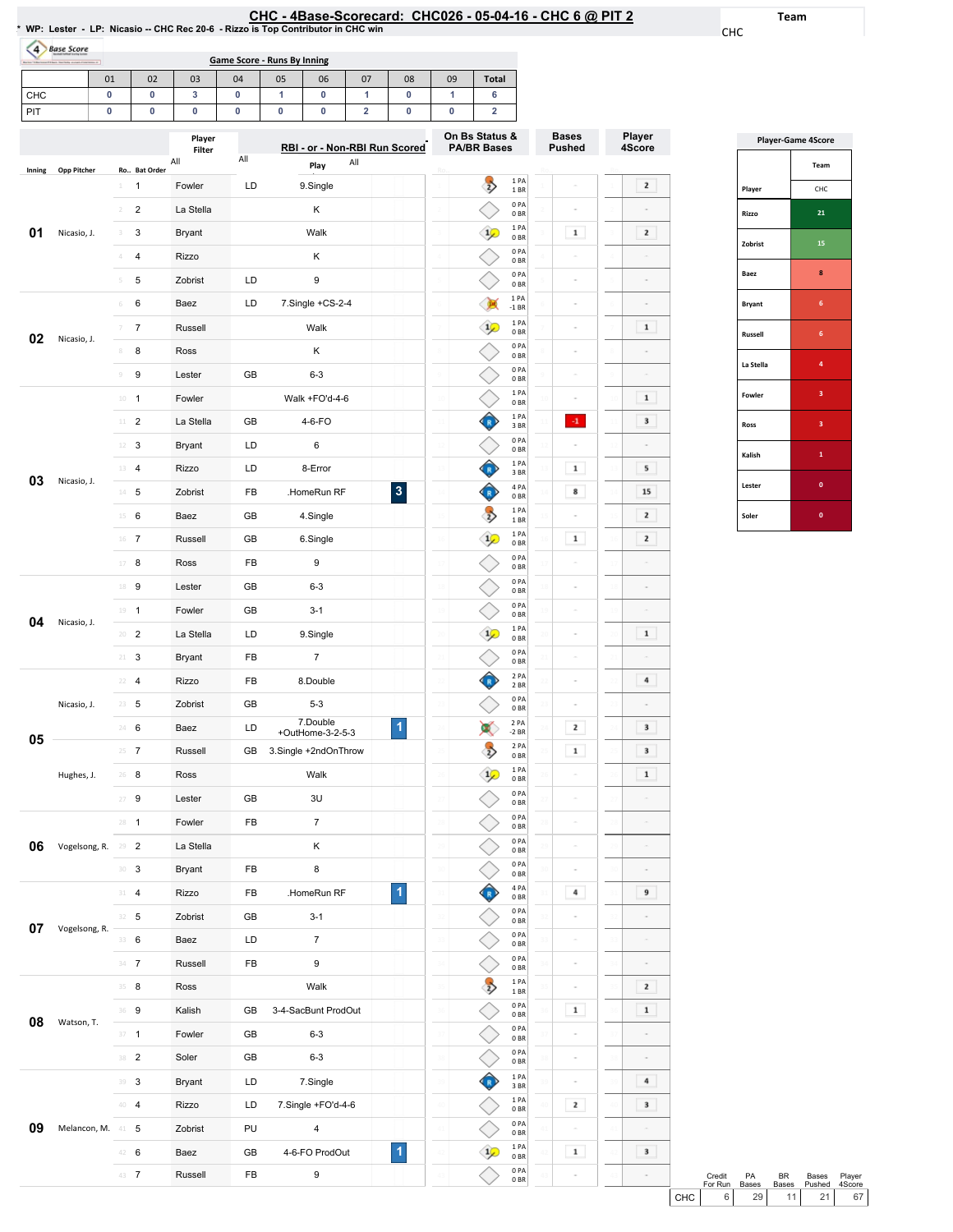# PIT - 4Base-Scorecard: CHC026 - 05-04-16 - CHC 6 @ PIT 2<br>\* WP: Lester - LP: Nicasio -- CHC Rec 20-6 - Rizzo is Top Contributor in CHC win

| CHC |  |  |  |  |  |
|-----|--|--|--|--|--|
| PIT |  |  |  |  |  |

|        |                         |           |            | RBI - or - Non-RBI Run Scored |                         | On Bs Status &<br><b>PA/BR Bases</b> | <b>Bases</b><br><b>Pushed</b> | Player<br>4Score |
|--------|-------------------------|-----------|------------|-------------------------------|-------------------------|--------------------------------------|-------------------------------|------------------|
|        | $\mathbf{1}$            | Mercer    | LD         | 9                             |                         |                                      |                               |                  |
|        | $\overline{c}$          | McCutchen | PU         | 4                             |                         |                                      |                               |                  |
| 01     | 3                       | Freese    | LD         | 8.Single                      |                         |                                      |                               |                  |
|        | 4                       | Marte     | GB         | $1 - 3$                       |                         |                                      |                               |                  |
|        | 5                       | Cervelli  | GB         | $1 - 3$                       |                         |                                      |                               |                  |
|        | 6                       | Rodriguez | GB         | 9.Single +PO-2-3              |                         |                                      |                               |                  |
| 02     | $\boldsymbol{7}$        | Harrison  | GB         | 8.Single                      |                         |                                      |                               |                  |
|        | 8                       | Polanco   | GB         | $4 - 3$                       |                         |                                      |                               |                  |
|        | 9                       | Nicasio   |            | Κ                             |                         |                                      |                               |                  |
| 03     | $\mathbf{1}$            | Mercer    | PU         | $\ensuremath{\mathsf{3}}$     |                         |                                      |                               |                  |
|        | $\overline{c}$          | McCutchen | GB         | $5 - 3$                       |                         |                                      |                               |                  |
|        | 3                       | Freese    | FB         | 9.Single                      |                         |                                      |                               |                  |
|        | $\overline{\mathbf{4}}$ | Marte     |            | Walk                          |                         |                                      |                               |                  |
|        | 5                       | Cervelli  | GB         | 7.Single                      |                         |                                      |                               |                  |
| 04     | 6                       | Rodriguez |            | Κ                             |                         |                                      |                               |                  |
|        | $\overline{7}$          | Harrison  | FB         | 9                             |                         |                                      |                               |                  |
|        | 8                       | Polanco   |            | Κ                             |                         |                                      |                               |                  |
|        | 9                       | Rogers    | GB         | $5 - 3$                       |                         |                                      |                               |                  |
|        | $\mathbf{1}$            | Mercer    | GB         | 6.Single                      |                         |                                      |                               |                  |
| 05     | $\overline{\mathbf{c}}$ | McCutchen | LD         | 9.Single                      |                         |                                      |                               |                  |
|        | 3                       | Freese    |            | Κ                             |                         |                                      |                               |                  |
|        | $\overline{\mathbf{4}}$ | Marte     |            | Κ                             |                         |                                      |                               |                  |
|        | 5                       | Cervelli  | GB         | $5 - 3$                       | $\boldsymbol{0}$        |                                      |                               |                  |
|        | 6                       | Rodriguez | FB         | 9                             | $\overline{\mathbf{0}}$ |                                      |                               |                  |
| 06     | $\boldsymbol{7}$        | Harrison  | LD         | 7.Single                      | $\overline{\mathbf{0}}$ |                                      |                               |                  |
|        | 8                       | Polanco   |            | Walk                          | $\overline{\mathbf{0}}$ |                                      |                               |                  |
|        | 9                       | Jaso      | ${\sf GB}$ | 3U                            | $\boxed{0}$             |                                      |                               |                  |
|        | $\mathbf{1}$            | Mercer    | PU         | $\,6\,$                       | $\boxed{0}$             |                                      |                               |                  |
|        | $\overline{2}$          | McCutchen | FB         | 9.Double                      | $\boldsymbol{0}$        |                                      |                               |                  |
| $07\,$ | $\mathsf 3$             | Joyce     | FB         | .HomeRun RF                   |                         |                                      |                               |                  |
|        | $\overline{\mathbf{4}}$ | Marte     |            | Κ                             |                         |                                      |                               |                  |
|        | $\overline{5}$          | Cervelli  | GB         | $5 - 3$                       |                         |                                      |                               |                  |
|        | $\mathbf 6$             | Rodriguez |            | Κ                             |                         |                                      |                               |                  |
| 08     | $\boldsymbol{7}$        | Harrison  | ${\sf FB}$ | $\boldsymbol{9}$              |                         |                                      |                               |                  |
|        | 8                       | Polanco   | LD         | 9.Single                      |                         |                                      |                               |                  |
|        | $\boldsymbol{9}$        | Jaso      | GB         | $1\mathsf{U}$                 |                         |                                      |                               |                  |
|        | $\mathbf{1}$            | Mercer    | ${\sf FB}$ | $\boldsymbol{9}$              |                         |                                      |                               |                  |
| 09     | $\overline{2}$          | McCutchen |            | Κ                             |                         |                                      |                               |                  |
|        | $\mathbf{3}$            | Stewart   | ${\sf FB}$ | $\boldsymbol{9}$              |                         |                                      |                               |                  |

Credit PA BR Bases Player<br>
ForRun Bases Bases Pushed 4Score<br>
PIT 2 17 7 12 38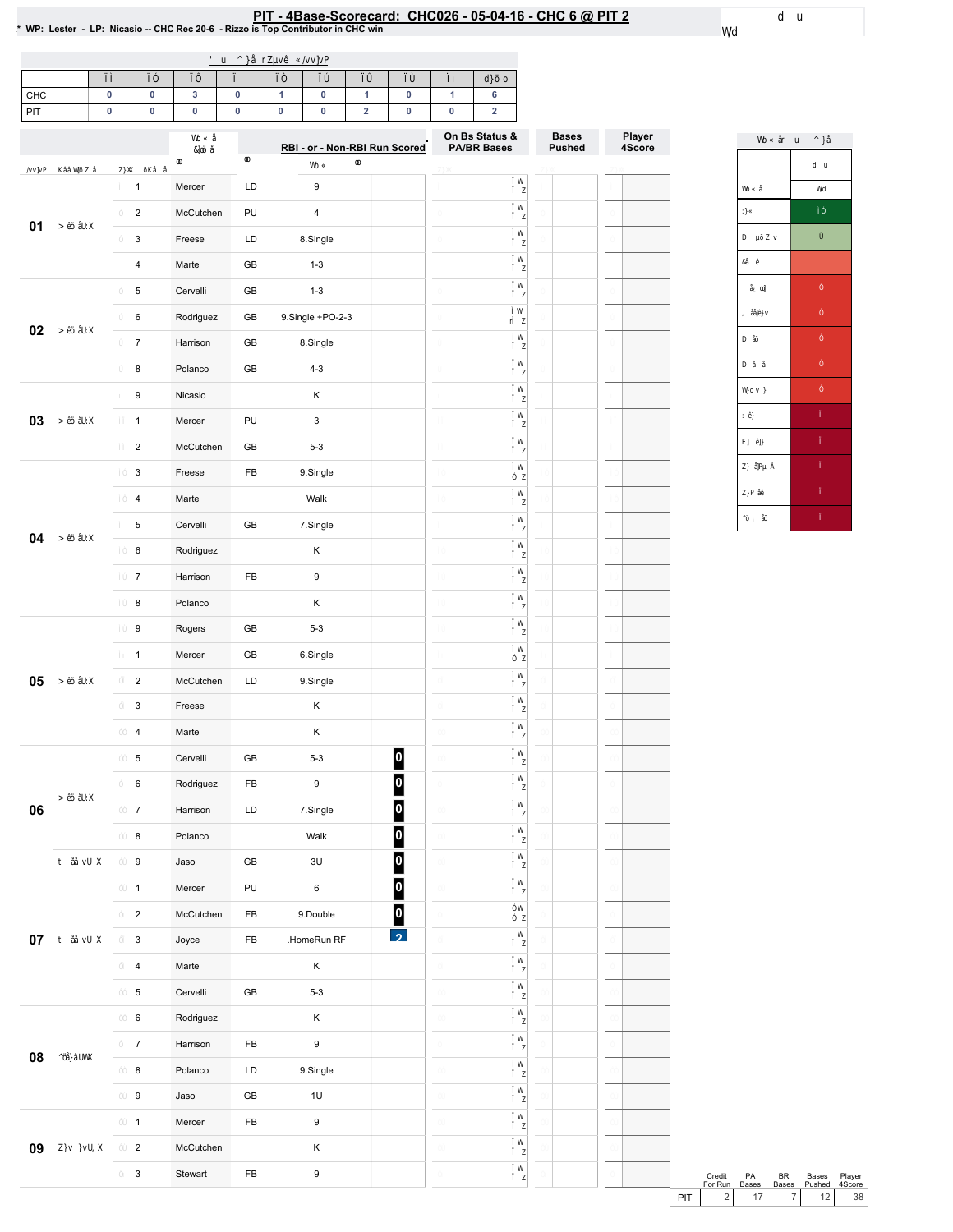

|                | CHC - 4BaseScore - Player 4Score by Batting Order<br>CHC026 - 05-04-16 - CHC 6 @ PIT 2<br>WP: Lester - LP: Nicasio -- CHC Rec 20-6 - Rizzo is Top Contributor in CHC win |             |                         |                    |                |                |    |   |                |              |             |  |  |
|----------------|--------------------------------------------------------------------------------------------------------------------------------------------------------------------------|-------------|-------------------------|--------------------|----------------|----------------|----|---|----------------|--------------|-------------|--|--|
|                |                                                                                                                                                                          |             | <b>Bat Order</b>        |                    |                |                |    |   |                |              |             |  |  |
| Player         | Team                                                                                                                                                                     | Position    | $\mathbf{1}$            | $\mathbf{2}$       | 3              | $\overline{4}$ | 5  | 6 | $\overline{7}$ | 8            | 9           |  |  |
| <b>Rizzo</b>   | CHC                                                                                                                                                                      | 1B          |                         |                    |                | 21             |    |   |                |              |             |  |  |
| Zobrist        | CHC                                                                                                                                                                      | $RF-2B$     |                         |                    |                |                | 15 |   |                |              |             |  |  |
| Baez           | CHC                                                                                                                                                                      | 3B          |                         |                    |                |                |    | 8 |                |              |             |  |  |
| <b>Bryant</b>  | CHC                                                                                                                                                                      | LF          |                         |                    | $6\phantom{a}$ |                |    |   |                |              |             |  |  |
| <b>Russell</b> | CHC                                                                                                                                                                      | SS          |                         |                    |                |                |    |   | 6 <sup>5</sup> |              |             |  |  |
| La Stella      | CHC                                                                                                                                                                      | 2B          |                         | $\overline{\bf 4}$ |                |                |    |   |                |              |             |  |  |
| Fowler         | CHC                                                                                                                                                                      | CF          | $\overline{\mathbf{3}}$ |                    |                |                |    |   |                |              |             |  |  |
| Ross           | CHC                                                                                                                                                                      | $\mathsf C$ |                         |                    |                |                |    |   |                | $\mathbf{3}$ |             |  |  |
| Kalish         | CHC                                                                                                                                                                      | PH-RF       |                         |                    |                |                |    |   |                |              | 1           |  |  |
| Lester         | CHC                                                                                                                                                                      | P           |                         |                    |                |                |    |   |                |              | $\mathbf 0$ |  |  |
| Soler          | CHC                                                                                                                                                                      | PH          |                         | $\mathbf 0$        |                |                |    |   |                |              |             |  |  |

### Player Team Position Batting Order<br>Nbr Credit For Run PA Bases BR Bases Bases Pushed Player 4Score Appearances Productivity Rate Rizzo CHC 1B 4 Zobrist CHC RF-2B 5 Baez CHC 3B 6 Bryant CHC LF 3 Russell CHC SS 7 La Stella CHC 2B 2 Fowler CHC CF 1 Ross CHC C 8 Kalish CHC PH-RF 9 Lester CHC P 9 Soler CHC PH 2 Totals 1 8 5 7 21 5 4.200 3 4 0 8 15 5 3.000 2 5 5 -2 3 8 5 1.600 0 2 3 1 6 5 1.200 0 4 0 2 6 5 1.200 0 2 3 -1 4 4 1.000 0 2 1 0 3 5 0.600 0 2 1 0 3 4 0.750 0 0 0 1 1 1 1 1.000  $0$  0 0 0 0 0  $3$  0.000 0 0 0 0 0 0 1 0.000 6 29 11 21 67 43 1.558 CHC - 4Score Box - Player Totals All<br>WP: Lester - LP: Nicasio -- CHC Rec 20-6 - Rizzo is Top Contributor in CHC win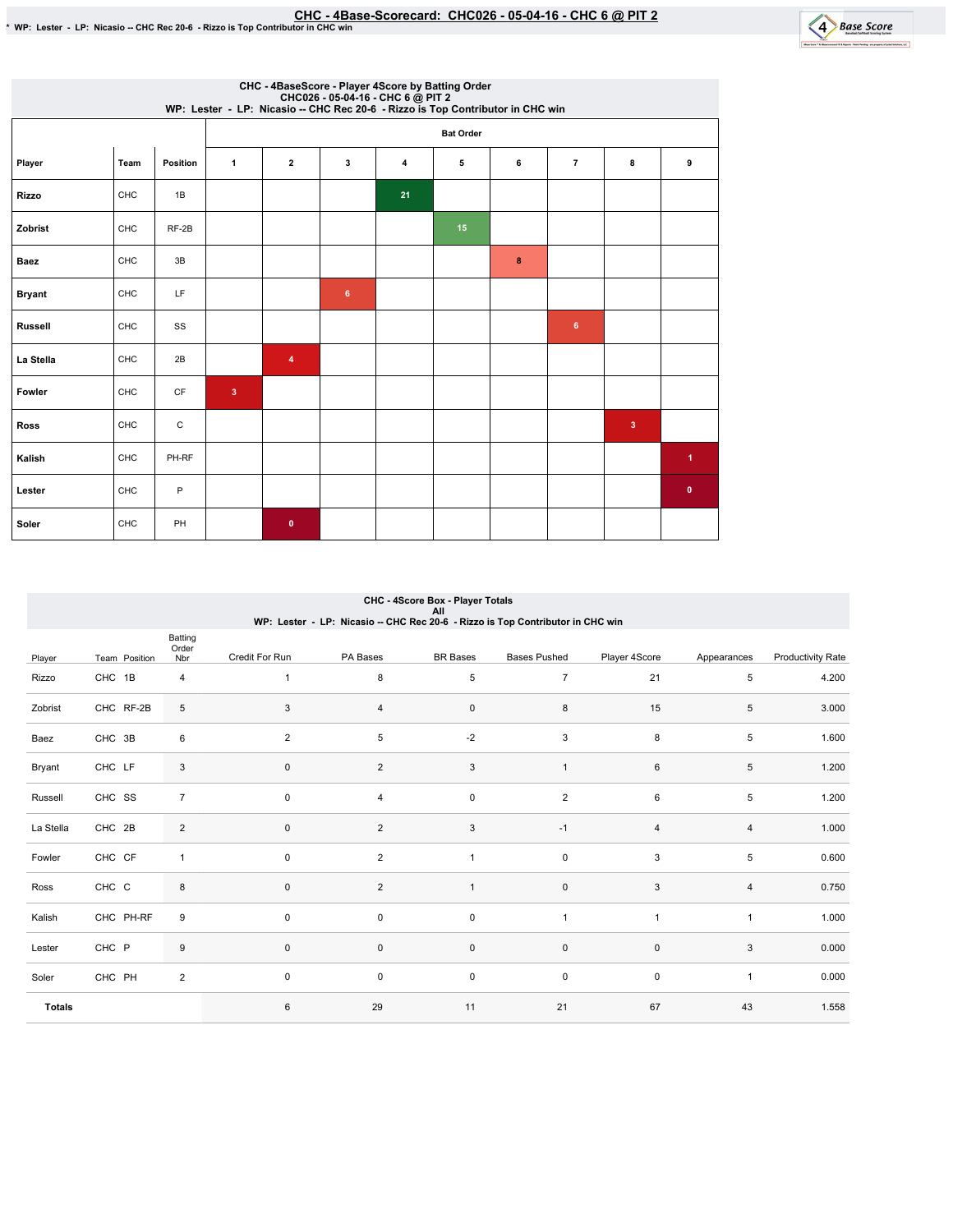

|                  | PIT - 4BaseScore - Player 4Score by Batting Order<br>CHC026 - 05-04-16 - CHC 6 @ PIT 2<br>WP: Lester - LP: Nicasio -- CHC Rec 20-6 - Rizzo is Top Contributor in CHC win |                 |                         |                |                |                         |              |           |                |                |           |  |
|------------------|--------------------------------------------------------------------------------------------------------------------------------------------------------------------------|-----------------|-------------------------|----------------|----------------|-------------------------|--------------|-----------|----------------|----------------|-----------|--|
|                  |                                                                                                                                                                          |                 | <b>Bat Order</b>        |                |                |                         |              |           |                |                |           |  |
| Player           | Team                                                                                                                                                                     | <b>Position</b> | $\mathbf{1}$            | $\overline{2}$ | 3              | $\overline{4}$          | 5            | 6         | $\overline{7}$ | 8              | 9         |  |
| Joyce            | PIT                                                                                                                                                                      | PH              |                         |                | 12             |                         |              |           |                |                |           |  |
| <b>McCutchen</b> | PIT                                                                                                                                                                      | CF              |                         | $\overline{7}$ |                |                         |              |           |                |                |           |  |
| Freese           | PIT                                                                                                                                                                      | 3B              |                         |                | $\overline{4}$ |                         |              |           |                |                |           |  |
| Cervelli         | PIT                                                                                                                                                                      | C               |                         |                |                |                         | $\mathbf{3}$ |           |                |                |           |  |
| Harrison         | PIT                                                                                                                                                                      | 2B              |                         |                |                |                         |              |           | $\mathbf{3}$   |                |           |  |
| <b>Marte</b>     | PIT                                                                                                                                                                      | LF              |                         |                |                | $\overline{\mathbf{3}}$ |              |           |                |                |           |  |
| Mercer           | PIT                                                                                                                                                                      | SS              | $\overline{\mathbf{3}}$ |                |                |                         |              |           |                |                |           |  |
| Polanco          | PIT                                                                                                                                                                      | <b>RF</b>       |                         |                |                |                         |              |           |                | $\overline{3}$ |           |  |
| Jaso             | PIT                                                                                                                                                                      | PH-1B           |                         |                |                |                         |              |           |                |                | $\bullet$ |  |
| <b>Nicasio</b>   | PIT                                                                                                                                                                      | $\mathsf{P}$    |                         |                |                |                         |              |           |                |                | $\bullet$ |  |
| Rodriguez        | PIT                                                                                                                                                                      | $1B-3B$         |                         |                |                |                         |              | $\bullet$ |                |                |           |  |
| Rogers           | PIT                                                                                                                                                                      | PH-1B           |                         |                |                |                         |              |           |                |                | $\bullet$ |  |
| <b>Stewart</b>   | PIT                                                                                                                                                                      | <b>PH</b>       |                         |                | $\mathbf{0}$   |                         |              |           |                |                |           |  |

### PIT - 4Score Box - Player Totals All<br>WP: Lester - LP: Nicasio -- CHC Rec 20-6 - Rizzo is Top Contributor in CHC win

| Player        |            | Team Position | Batting<br>Order<br>Nbr | Credit For Run | PA Bases       | <b>BR</b> Bases  | <b>Bases Pushed</b> | Player 4Score  | Appearances  | <b>Productivity Rate</b> |
|---------------|------------|---------------|-------------------------|----------------|----------------|------------------|---------------------|----------------|--------------|--------------------------|
| Joyce         | <b>PIT</b> | PH            | 3                       | $\overline{2}$ | 4              | $\mathsf 0$      | 6                   | 12             | $\mathbf{1}$ | 12.000                   |
| McCutchen     | PIT        | CF            | $\overline{2}$          | $\mathbf{0}$   | 3              | $\overline{2}$   | $\overline{2}$      | $\overline{7}$ | 5            | 1.400                    |
| Freese        | <b>PIT</b> | 3B            | 3                       | $\mathbf 0$    | $\overline{2}$ | $\boldsymbol{2}$ | 0                   | $\overline{4}$ | 3            | 1.333                    |
| Cervelli      | PIT        | $\mathsf{C}$  | 5                       | $\pmb{0}$      | $\overline{1}$ | $\pmb{0}$        | $\sqrt{2}$          | 3              | 4            | 0.750                    |
| Harrison      | PIT        | 2B            | $\overline{7}$          | $\mathbf 0$    | $\overline{c}$ | 1                | $\pmb{0}$           | 3              | 4            | 0.750                    |
| Marte         | PIT        | LF            | 4                       | $\pmb{0}$      | 1              | $\mathbf{1}$     | $\mathbf{1}$        | 3              | 4            | 0.750                    |
| Mercer        | <b>PIT</b> | SS            | $\mathbf{1}$            | $\mathbf 0$    | 1              | $\overline{2}$   | 0                   | 3              | 5            | 0.600                    |
| Polanco       | PIT        | <b>RF</b>     | 8                       | $\pmb{0}$      | $\overline{2}$ | $\mathbf 0$      | $\mathbf{1}$        | 3              | 4            | 0.750                    |
| Jaso          |            | PIT PH-1B     | 9                       | $\mathbf 0$    | $\mathbf 0$    | $\pmb{0}$        | $\mathbf 0$         | $\mathbf 0$    | 2            | 0.000                    |
| Nicasio       | <b>PIT</b> | $\mathsf{P}$  | 9                       | $\pmb{0}$      | 0              | $\mathbf 0$      | 0                   | $\mathbf 0$    | $\mathbf{1}$ | 0.000                    |
| Rodriguez     | PIT        | $1B-3B$       | 6                       | $\mathbf 0$    | 1              | $-1$             | 0                   | $\mathbf 0$    | 4            | 0.000                    |
| Rogers        | <b>PIT</b> | PH-1B         | 9                       | $\pmb{0}$      | 0              | $\pmb{0}$        | 0                   | $\mathbf 0$    | $\mathbf{1}$ | 0.000                    |
| Stewart       | PIT        | PH            | 3                       | $\mathbf 0$    | $\mathbf 0$    | $\mathsf 0$      | 0                   | $\mathbf 0$    | $\mathbf{1}$ | 0.000                    |
| <b>Totals</b> |            |               |                         | $\overline{2}$ | 17             | $\overline{7}$   | 12                  | 38             | 39           | 0.974                    |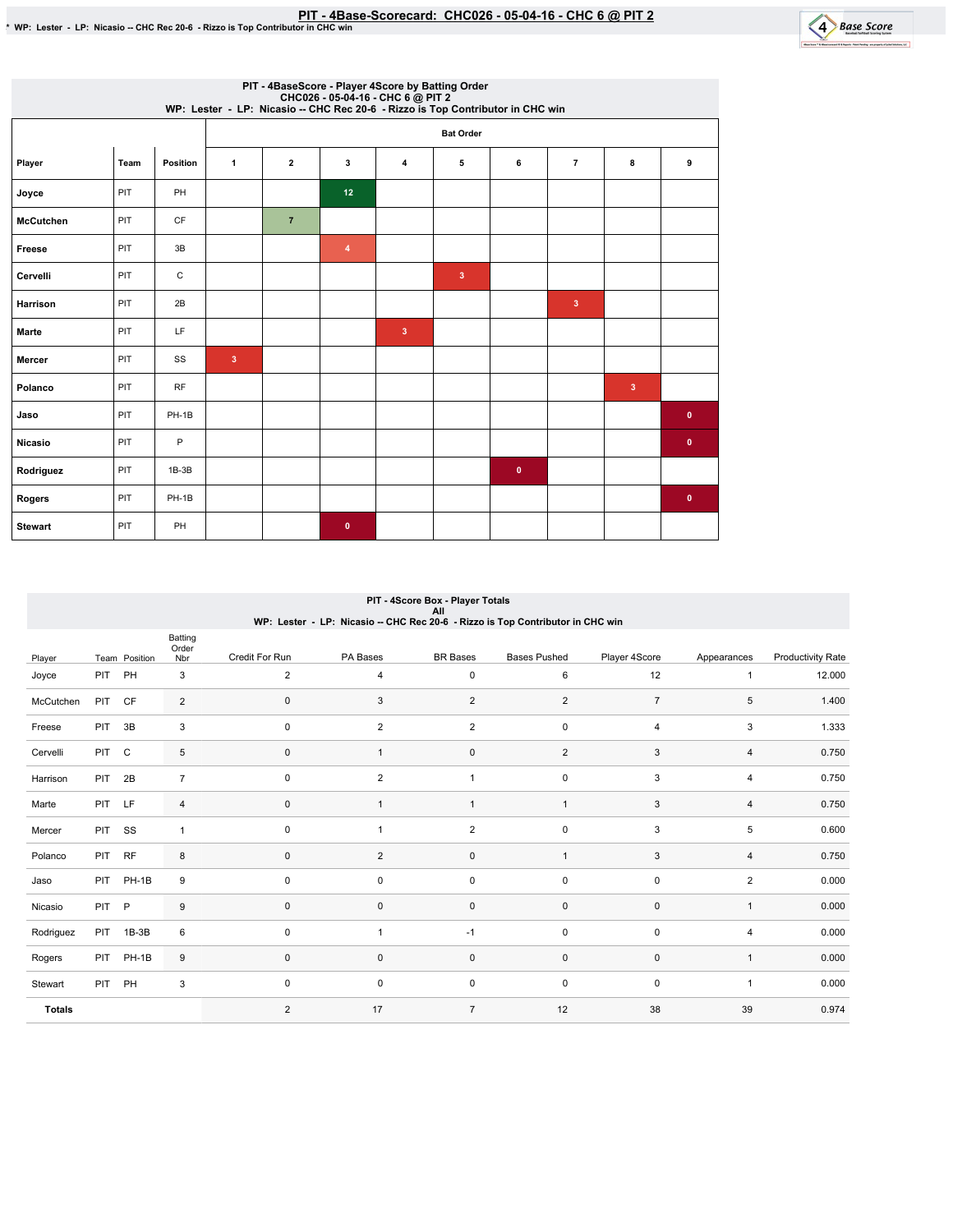#### 4 Base Score Detail by Bat Order/Player Bat Order | Player | Inning | PlayText | LOBStatus Credit For Run PA Bases BR Bases Bases Pushed Player 4Score 01 | 9.Single | Left on 2nd 0 1 1 0 2 03 Walk + FO'd-4-6 0 0 1 0 1 04 3-1 0 0 0 0 0 0 1 Fowler 06 7 0 0 0 0 0 0 08 6-3 0 0 0 0 0 0 **Player Totals** 0 2 1 0 3 01 K 0 0 0 0 0 0 03 4-6-FO 0  $1$  3  $-1$  3 04 9.Single Left on 1st La Stella 0 0 0 1 2 06 K 0 0 0 0 0 0 **Player Totals** 0 2 3 -1 4 08 6-3 0 0 0 0 0 0 Soler **Player Totals**  $\overline{0}$   $\overline{0}$   $\overline{0}$   $\overline{0}$   $\overline{0}$   $\overline{0}$   $\overline{0}$ 01 | Walk Left on 1st 0 1 0 1 2 03 6 0 0 0 0 0 0 04 7 0 0 0 0 0 0 3 Bryant 06 8 0 0 0 0 0 0 09 7.Single 0 1 3 0 4 **Player Totals** 0 2 3 1 6 01 K 0 0 0 0 0 0 03 **8-Error** 0 1 3 1 5 05 **8.Double**  $0 \qquad \qquad 2 \qquad \qquad 2 \qquad \qquad 0 \qquad \qquad 4$ 4 Rizzo 07 **.HomeRun RF** 1 4 0 4 9 09 7.Single +FO'd-4-6 0 1 0 2 3 **Player Totals** 1 8 5 7 21 01 9 0 0 0 0 0 0 03 | HomeRun RF  $3$  4 0 8 15 0 0 0 0 0 0 05 5-3 5 Zobrist 07 3-1 0 0 0 0 0 0 09 4 0 0 0 0 0 0 **Player Totals**  $\frac{3}{2}$   $\frac{4}{2}$   $\frac{0}{2}$   $\frac{8}{2}$   $\frac{15}{2}$ 02 7.Single +CS-2-4 0 1 -1 0 0 03 | 4.Single | Left on 2nd 0 1 1 0 2 05 7.Double+OutHome-3-2-5-3 1  $2$  -2  $2$  3 6 Baez 07 7 0 0 0 0 0 0 09 | 4-6-FO ProdOut | Left on 1st 1  $1$  0 1 3 **Player Totals**  $2$  5  $-2$  3 8 02 | Walk Left on 1st 0 0 1 0 1 03 6.Single Left on 1st 0 1 0 1 2 05 3.Single +2ndOnThrow Left on 2nd 0 2 0 1 3 7 Russell 07 9 0 0 0 0 0 0 09 9 0 0 0 0 0 0 **Player Totals** 0 4 0 2 6 02 K 0 0 0 0 0 0 03 9 0 0 0 0 0 0 8 Ross 05 | Walk Left on 1st 0 0 1 0 1 08 | Walk Left on 2nd 0 1 1 0 2 **Player Totals** 0 2 1 0 3 02 6-3 0 0 0 0 0 0 04 6-3 0 0 0 0 0 0 Lester 05 3U 0 0 0 0 0 0 9 **Player Totals**  $\begin{array}{ccc} \boxed{0} & \boxed{0} & \boxed{0} & \boxed{0} & \boxed{0} \end{array}$ 08 3-4-SacBunt ProdOut  $0 \qquad 0 \qquad 0 \qquad 1 \qquad 1$ Kalish **Player Totals**  $\boxed{0}$   $\boxed{0}$   $\boxed{1}$   $\boxed{1}$

<u>6</u> 29 11 21 67

## CHC - 4Base-Scorecard: CHC026 - 05-04-16 - CHC 6 @ PIT 2

\*WP:Lester-LP:Nicasio--CHCRec20-6-RizzoisTopContributorinCHCwin

**Grand Total**